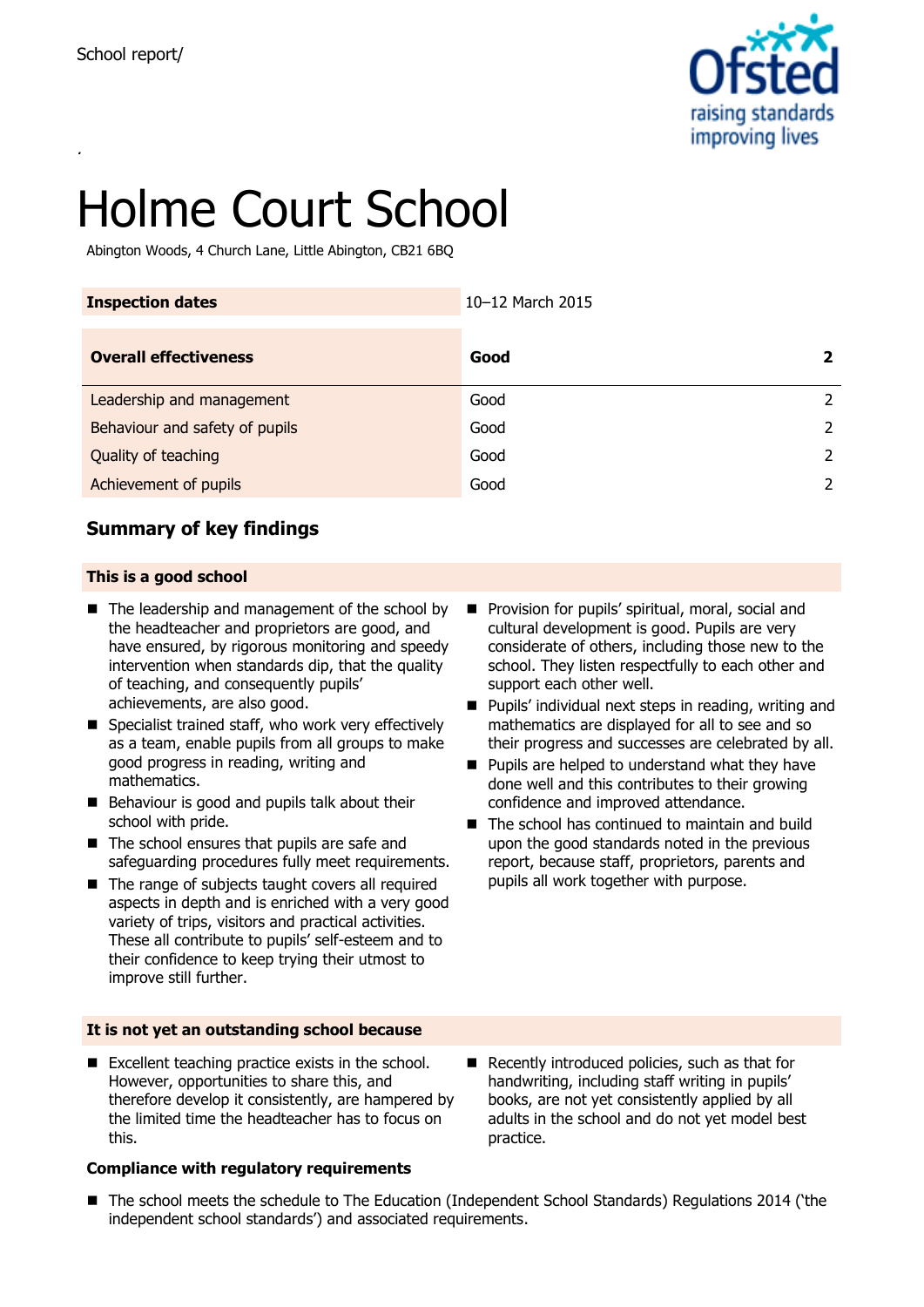## **Information about this inspection**

- $\blacksquare$  This inspection took place with one day's notice.
- The inspector observed pupils' behaviour and learning in six teaching sessions or part sessions. Three of these were observed with the headteacher.
- The responses of 13 parents on Parent View, Ofsted's on-line survey, were taken into consideration, as well as several written and verbal comments from parents.
- **Discussions took place with staff and the school's policies were examined, as was pupils' work and other** evidence about their progress. Pupils were heard reading. Records of training were studied.
- **The inspector spoke informally and formally with pupils, observed their behaviour and examined the** school's safeguarding procedures.
- The inspector considered the views of the 13 staff who completed a questionnaire.
- The accommodation and facilities for pupils were checked.

## **Inspection team**

Sheelagh Barnes, Lead inspector **Additional Inspector** Additional Inspector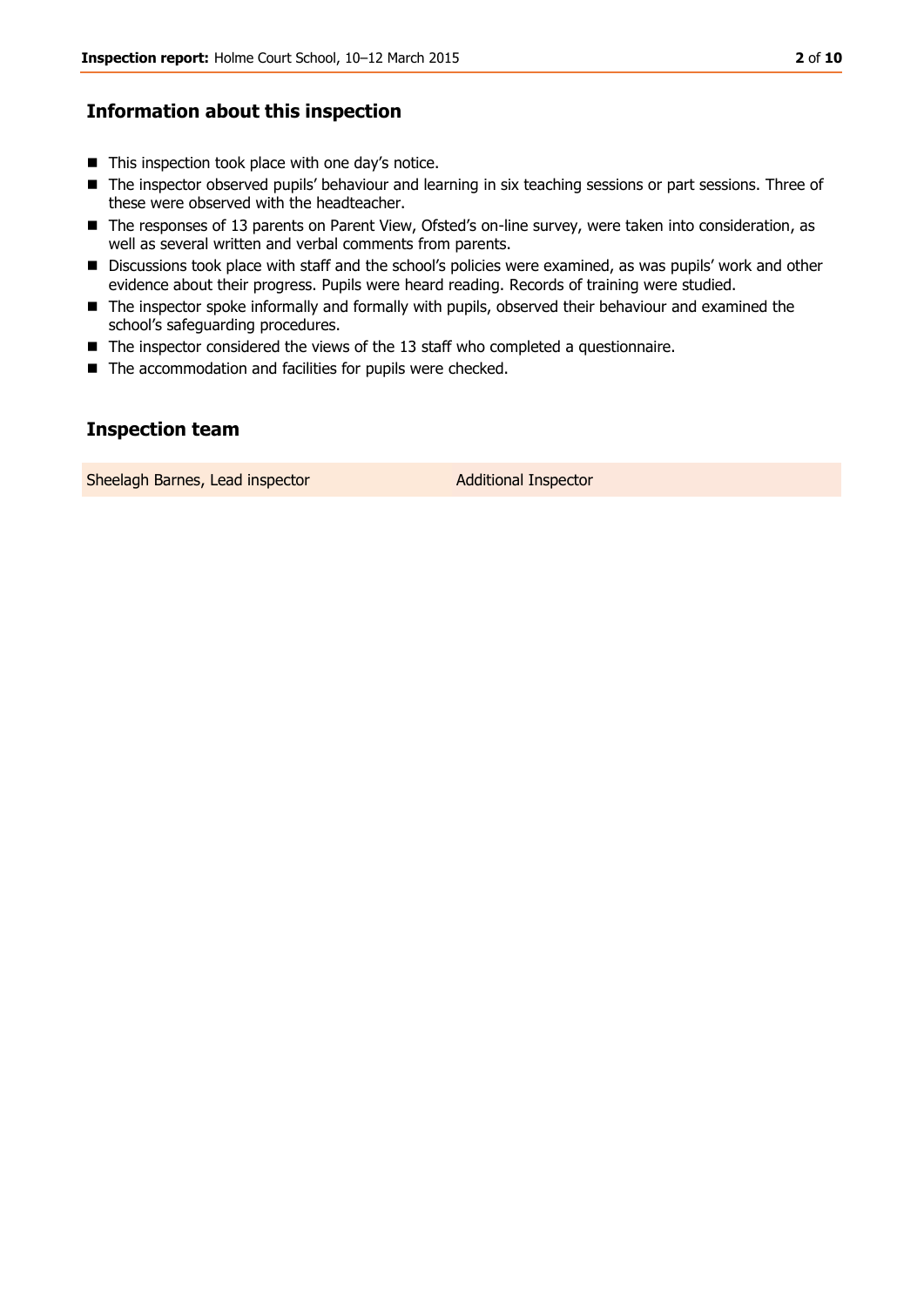## **Full report**

## **Information about this school**

- Holme Court School is a small, independent, co-educational, day specialist school for pupils with dyslexia and associated difficulties. It is registered to admit pupils aged from seven to 16 years.
- The proprietors opened the school in 2005 in a small rural location in Bedfordshire. It has re-located twice. It now shares a site with Abington Woods Outdoor Education Centre in Little Abington.
- The school was previously inspected in December 2011.
- The school premises have been renovated and improvements made during the past five months, following a material change inspection in October 2014.
- There are currently 20 pupils on roll, all of whom have special educational needs in the form of dyslexia and nine of whom have a statement of special educational needs. Around a third of pupils have missed significant amounts of school time in the past, before coming to Holme Court.
- The school provides short-term intensive programmes for pupils, who usually stay for between one and three years, after which most are expected to return to their previous school or move on to a new mainstream setting.
- The aim of the school is 'to help pupils to overcome their dyslexia by fulfilling their potential as learners through the use of a holistic approach, so that they can then move back to mainstream schooling.'
- There are strong links with the sister school, The Cambridge International School, located less than a mile away. The proprietor of both schools is Cambridge International Schools Ltd. The company has, in the past month, become aligned with the International School's Partnership Group which now forms part of the governance of Holme Court School.
- The school is registered with the Council for the Registration of Schools Teaching Dyslexic Pupils.

### **What does the school need to do to improve further?**

**Provide the headteacher with more time within the school day to focus in greater depth on the monitoring** of teaching and learning throughout the whole school and thereby:

ensure a greater amount of outstanding teaching and learning occurs by disseminating best practice giving opportunity for staff to observe teaching which leads to pupils making excellent progress make sure that recently introduced policies, such as that for staff handwriting, are consistently applied by all adults.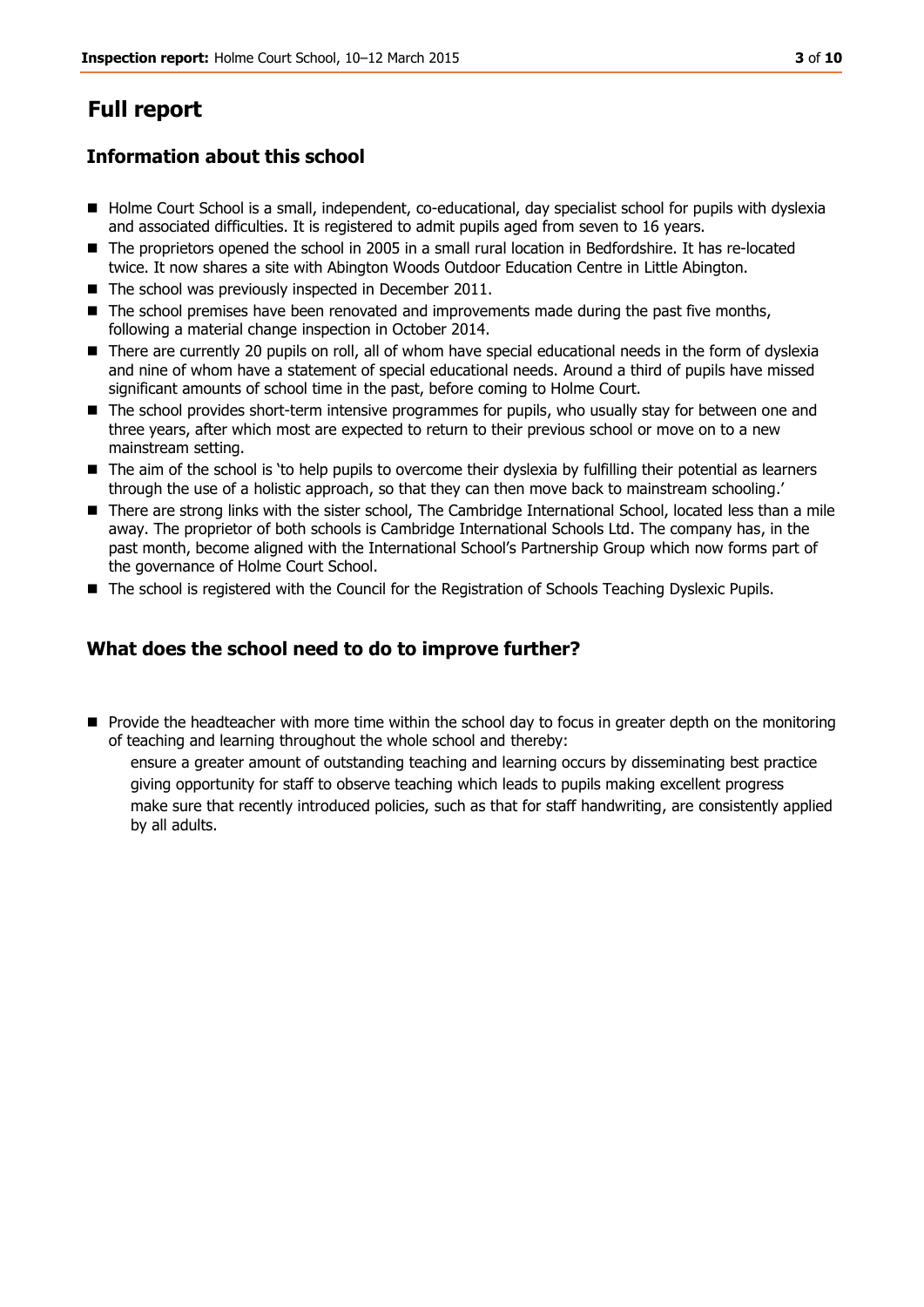## **Inspection judgements**

#### **The leadership and management are good**

- The headteacher provides good leadership and management of the school. She is supported by staff who express very positive views of her leadership and who all share her commitment to achieving the best for all pupils. This results in a harmonious atmosphere in which good behaviour and learning can flourish.
- Self-evaluation of the school is accurate and rigorous. It is based upon careful monitoring, focused on the quality of teaching and pupils' achievements. Effective planning for improvement, based upon this selfevaluation, ensures that the school is well placed to maintain the good standards achieved.
- There is a strong emphasis on maintaining the high quality of teaching through regular staff training and review. Staff are specialist-trained to teach the range of requirements of pupils who attend. For example, speech therapy and occupational therapy can take place in school when needed. Performance management and staff appraisal are rigorous and linked to students' progress and welfare.
- As the headteacher has a teaching commitment for nine-tenths of the week, the time for her other roles, including administrative tasks, and monitoring and improving the quality of teaching and learning, is extremely limited. Nevertheless, she monitors teaching and learning regularly and effectively. This includes conducting book scrutiny and monitoring of assessment. However, this restriction on her time means opportunities to share and develop the very best teaching practice is limited.
- Assessment is used well to ensure that students are making all of the progress they can. Extra support in the form of one-to-one tuition is provided, when needed, to ensure that pupils do not fall behind. Clear and informative reports are sent regularly to parents. These help them to see the progress their child is making and how they can improve still further.
- A suitably wide range of subjects is taught, with appropriate emphasis on developing pupils' skills in reading, writing and mathematics. As a result, pupils make good progress in literacy and numeracy. The school actively promotes British values, including those of democracy and tolerance for the beliefs of others. It prepares pupils well for their future and life in modern Britain.
- Guidance about further education and careers is good; it is further enhanced through the good and developing links with a national bank. This information helps students to make informed choices about education pathways and career options. All pupils moving on from school at the end of Key Stage 4 this year are taking up places in local colleges.
- All of the independent school standards are fully met. The arrangements for ensuring safety and safeguarding are robust. The information provided for parents and carers about school policies and practice is of good quality. There is a clearly stated complaints procedure that fully meets requirements.
- Science, practical and artistic skills are used to enhance pupils' learning effectively and these areas of learning are well led by middle leaders. Combined with a good range of visits and visitors these subjects all help to make learning exciting and interesting. The school promotes equality of opportunity well and rigorously tackles discrimination.
- The school has good and accurate systems to assess the progress of each pupil, which it has redeveloped in response to national changes.

#### ■ The governance of the school:

- is good and continually challenges the headteacher and the school to improve
- makes good use of performance data and supports the regular review of the quality of work in the school, leading to ongoing improvements
- ensures that training of all staff is regularly reviewed and updated and that good teaching is rewarded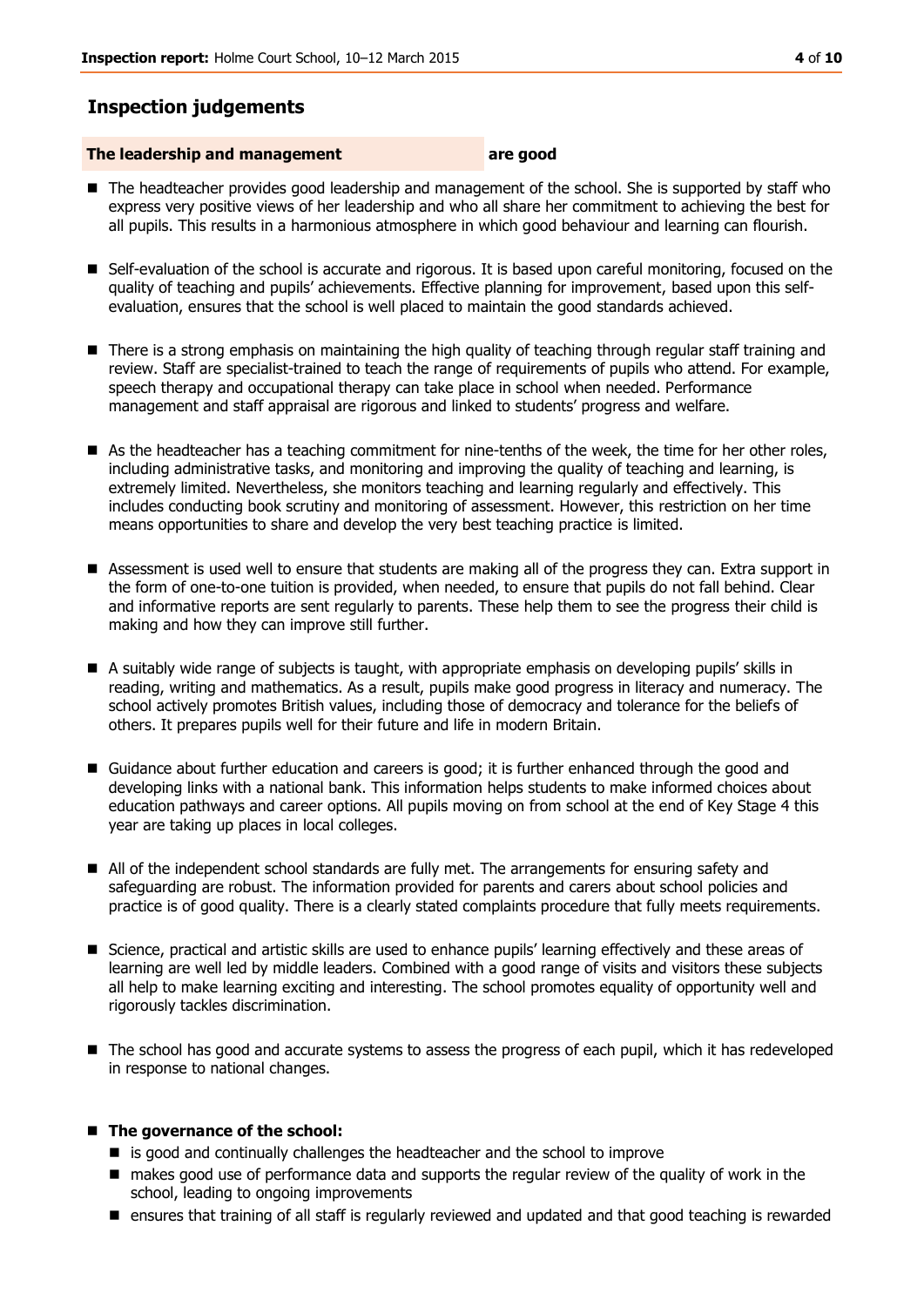- ensures that pupils are provided for well to enable their good spiritual, moral, social and cultural development
- $\blacksquare$  engages well with key partners, stakeholders and placing authorities
- **E** ensures that equipment and accommodation are of good quality and that there is efficient management of resources.

#### **The behaviour and safety of pupils are good**

#### **Behaviour**

- The behaviour of pupils is good. This is because there are clear expectations by all staff, which are consistently implemented. As a result, pupils receive praise and rewards for what they have achieved both academically and socially, and so are encouraged to try their best at all times.
- Pupils' attitudes to school and to their work are good. For many, this is a substantial improvement as before attending Holme Court around a third had previously found attending school extremely challenging and some had ceased to attend their previous schools. A small number had become electively mute outside their homes, but have responded well since joining the school. Pupils conduct themselves well and take great pride in their school. There are marked improvements in behaviour over time for those with particular behavioural needs.
- Pupils' self-esteem is promoted well through involvement in such activities as self-assessment of their work. They are given clear criteria for each written and mathematical task, so that they can see how well they have met the teacher's requirements and feel a sense of pride in what they have done.
- **Pupils have a good and developing knowledge of public institutions and services in Britain, together with** a good understanding of British values and the importance of tolerance of the views of others. They learn about festivals celebrated by others internationally, such as the Hindu festival of Pongal. One pupil commented in the school newsletter, 'the rice pudding that we made for Pongal was amazing!'
- **Pupils are encouraged to accept responsibility for their actions and reflect upon their own achievements.** Parents and staff agree that behaviour is good.
- Pupils contribute towards the lives of others, such as making tea and serving it to local senior citizens and collecting for a range of different charities, such as Children in Need, and the Kasiisi Porridge Project.
- Healthy lifestyles are promoted effectively. Pupils learn about healthy eating, diet and nutrition. Provision is made for physical activity and pupils all take part in swimming.
- Pupils say that behaviour is generally good, but that a very few 'have difficulty managing their anger at times'. However, they say that staff are quick to resolve these issues when they occur.
- The school system of 'parking' questions which are not directly relevant to the discussion at the time, in order to minimise distraction in lessons, is not consistently used in all classes.

#### **Safety**

- The school's work to keep pupils safe and secure is good. Systems to protect pupils from harm are fully in place. Staff training ensures that all staff can respond swiftly in case of accidents. The building is kept in a clean and tidy manner, reducing risks.
- Systems to safeguard pupils are good and all staff have good levels of awareness of potential risks. Pupils are taught about different types of bullying, including racist and homophobic bullying, and how to protect themselves when using the internet. They say that there is little bullying and any that occurs is dealt with swiftly.
- **Pupils are taught to be aware of health issues, for themselves and for others further afield. They know** about the importance of clean water and shelter for people in areas hit by disaster. They are encouraged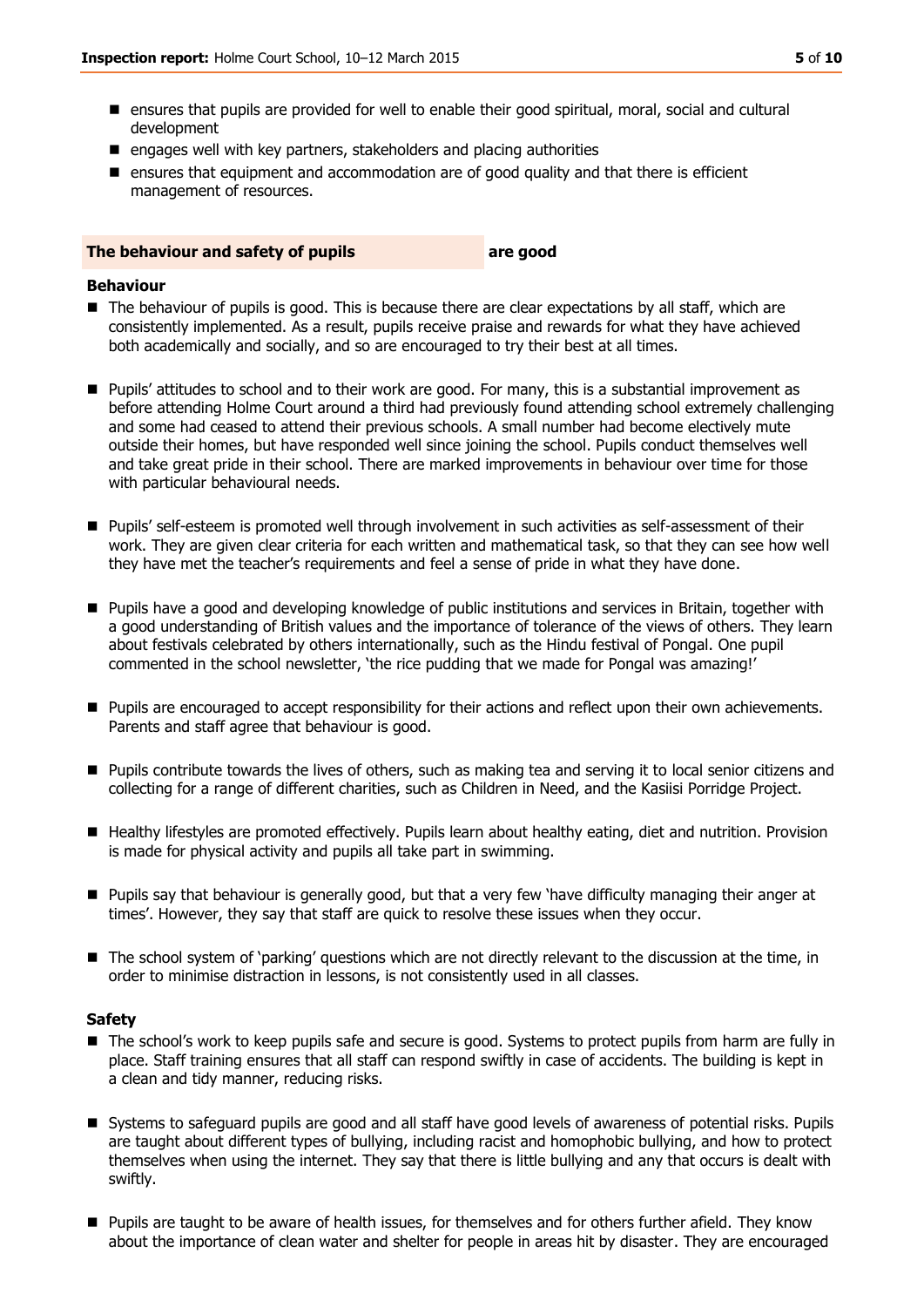to collect stamps and bottle tops for international charities. This has a positive impact on their spiritual, moral, social and cultural development.

■ Leaders and managers are rigorous in completing the appropriate checks on staff and visitors to the school. Parents who expressed their views are unanimous that they believe the school looks after their children well and keeps them safe. Staff also agree that the school takes care of pupils' individual needs effectively.

#### **The quality of teaching is good**

- The vibrant teaching enables pupils to make good progress in their academic and social development. Teaching is good and there is some outstanding practice. As a result, some pupils make great leaps in their understanding and self-esteem.
- **E** Lessons are planned carefully to meet the needs and interests of pupils, and to match the requirements outlined in their education plans. Careful assessments of what they know and can do are used effectively to ensure that work is suitably challenging but achievable. These assessments are shared with pupils and, as a result, they can clearly see the progress they are making.
- The school uses a system whereby all of the criteria the teacher will use for the assessment of each written and mathematical task are set out in pupils' books for them to see before they start the work. In this way, pupils can use the list to check their own work as they go along to make sure they remember the most important things. It also enables them to see teachers' marking as fair, as it does not raise issues that have not been listed. This greatly impacts on pupils' development of good attitudes to tasks they previously have not found easy, or willing to undertake, for fear of failure.
- **Pupils' progress is monitored carefully throughout each lesson as well as over time. Small adjustments are** made to ensure that learning progresses as swiftly as possible or aspects are reviewed, if needed. This results in students' good progress from their starting points, which very low due, in part, to missed schooling in the past combined with their specific learning difficulties.
- Teaching places strong emphasis in developing pupils' skills in reading, writing and mathematics. There is also a strong practical emphasis for pupils who find written work challenging. They are encouraged to learn through planning and costing projects, such as a trip to London and weighing and measuring ingredients for shortbread and 'trench stew', as well as by more formal methods.
- The most-able students are also challenged to attain their very best. Teaching is innovative and works to capture pupils' interests as a method of gaining their enthusiasm. It also makes use of regular routines such as daily reading, writing and spelling practice, where each pupil is supported by the specialist trained staff very effectively. As a result, pupils make positive comments about their developing enjoyment in reading. This is endorsed by parental comments, such as their child 'now reads books!'
- Teaching prepares pupils effectively for the next stage in their education or work. Teaching successfully promotes in students the belief that they can aspire to, and attain, the highest possible standards. As a result all of the pupils leaving at the end of Key Stage 4 are taking up places in college.
- Work is marked regularly and much of the feedback to pupils is reinforced in detail verbally. The school has a new policy for presentation of all written work, by adults and pupils. This is not yet being consistently applied by all adults; some of the teachers' comments written in pupils' books have poorly formed letters and weak presentation. This does not provide exemplary writing for pupils to copy, and is not always easy for them to read.

**The achievement of pupils is good**

■ The progress made by pupils of all levels of ability, including the most able, is good and enables them to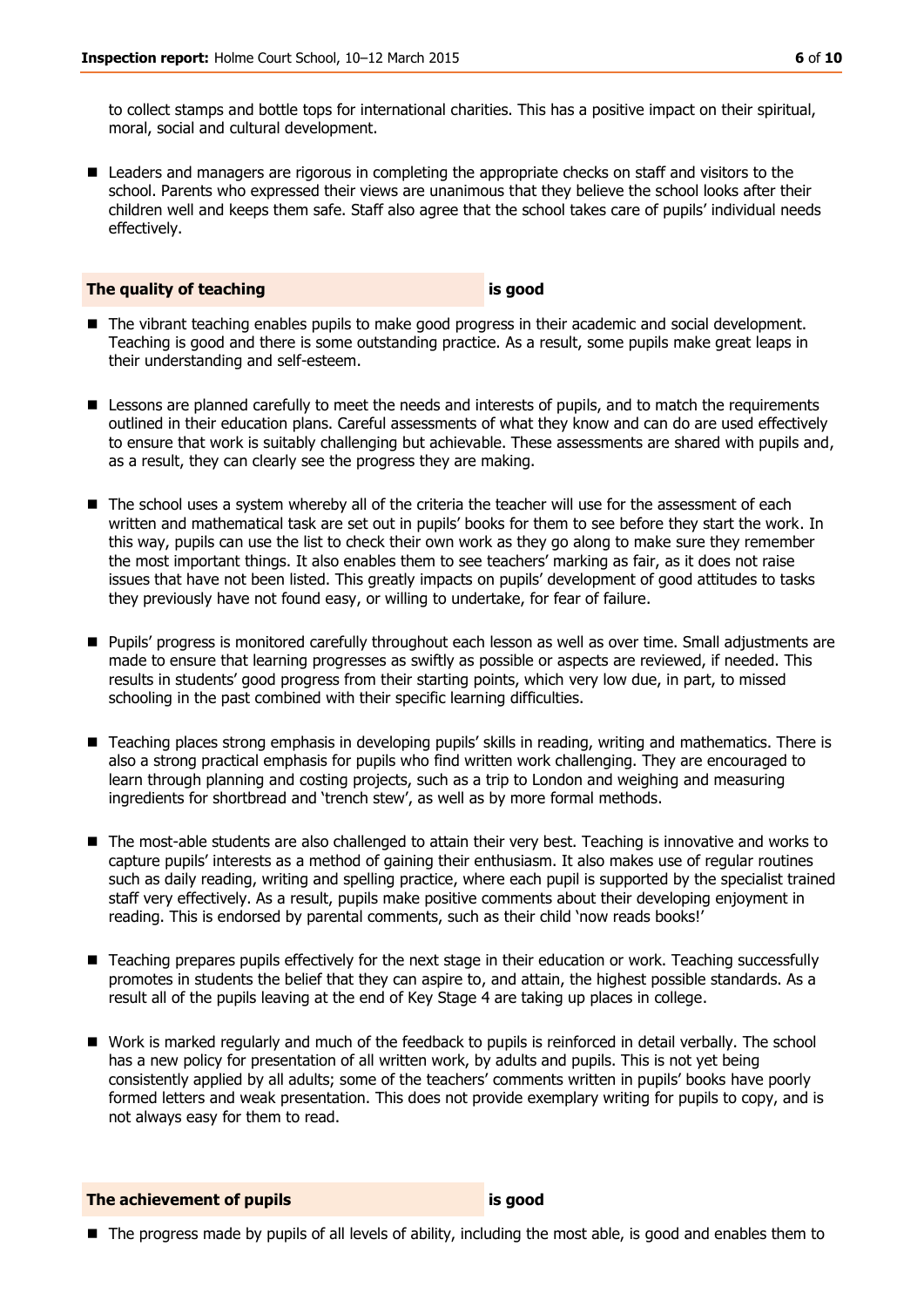swiftly catch up with the levels expected for their age. Pupils make rapid progress in reading, writing and mathematics because lessons are tailored very carefully to their specific needs and interests.

- The school believes that it is imperative for pupils to become literate and numerate and fosters these skills at every opportunity, for example, developing mathematics skills by issuing challenges to build the highest towers using spaghetti and marshmallows or weighing ingredients to make bread. As a result, pupils see their lessons as meaningful and enjoyable and participate fully, making good gains in skills and confidence that will ultimately enable them to re-integrate into mainstream education and employment. One pupil commented in the school newsletter 'We've been learning algebra in maths, I love algebra, but sometimes it can be hard!'
- The achievement of pupils, who are disabled or who have special educational needs, is good. The school encourages pupils to practise their developing skills regularly, by making them fun. For example teachers set 'competitions' to see if the pupil or teacher will 'win' cards representing letter blends. Tasks such as learning to cook a healthy breakfast and making pottery poppies for Armistice Day also have a positive impact in helping pupils to achieve their creative potential and develop their sense of self-esteem and worth.
- **Progress and achievement in reading are good. Reading is encouraged and pupils are positive about** refining their reading skills. They read for a wide variety of purposes, including following plans and instructions as well as those who now read for pleasure.
- Pupils have the opportunity to study for a range of qualifications. All study Spanish, take GCSE mathematics and undertake The Duke of Edinburgh Award. Some work to take Level 2 qualifications, such as Childcare. As a result, pupils are successful in attaining a range of different qualifications and skills and gain places at further education establishments and mainstream schools.
- Computing skills are taught well. The teacher for information technology has set up an individual page for each pupil outlining the work that they have covered in lessons in mathematics and science and giving the opportunity for pupils to review work at home and send in questions to her, which she answers speedily. As a result, pupils become competent users of technology and use it well in homework and to support their work in other subjects.
- The school ensures that pupils can take part in a good varied range of extra-curricular activities, including artistic and sporting opportunities. They undertake trips to museums, temples, churches and synagogues and this effectively widens their knowledge and skills, both academically and socially, and increases pupils' confidence.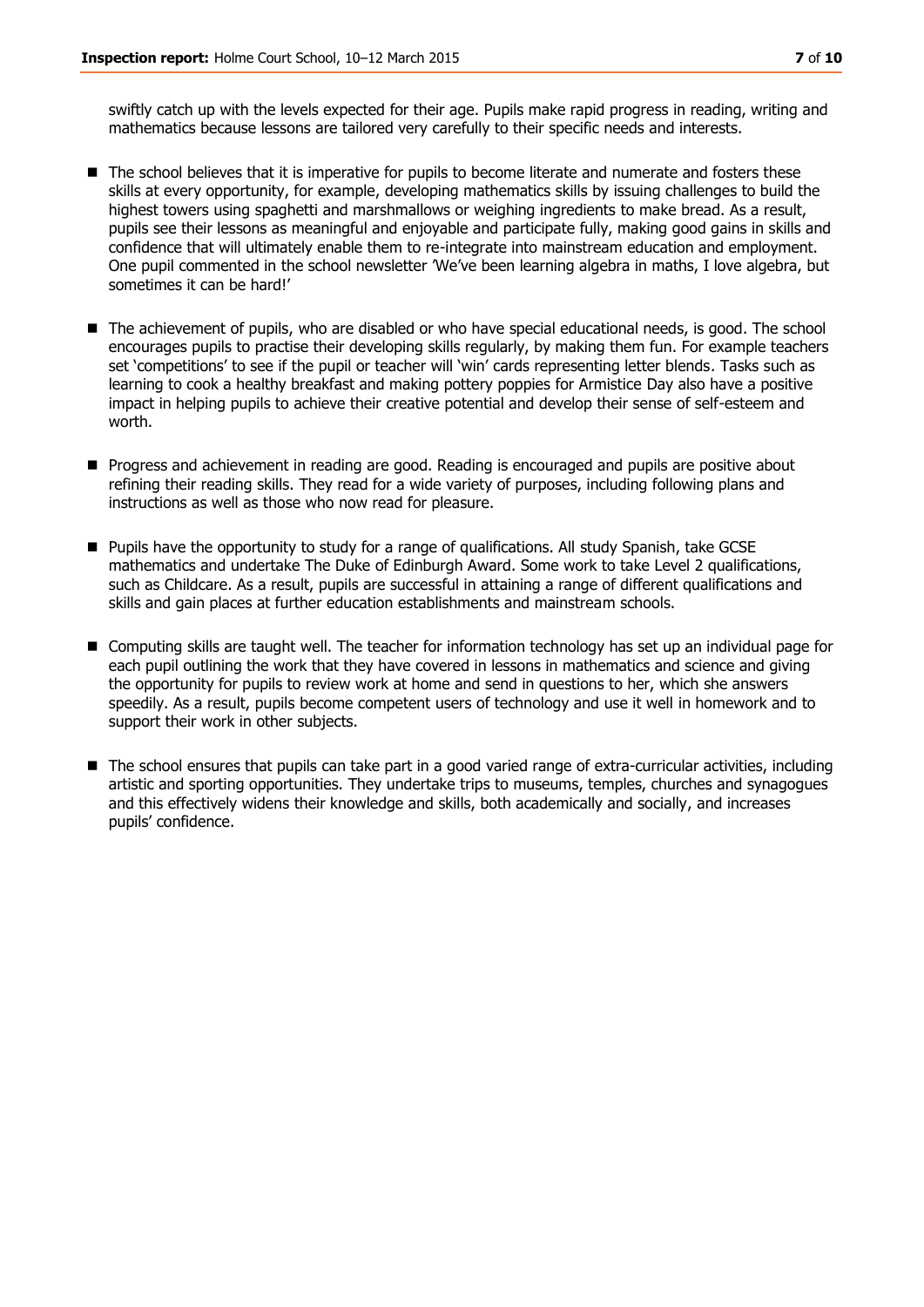## **What inspection judgements mean**

| <b>School</b> |                      |
|---------------|----------------------|
| Grade         | <b>Judgement</b>     |
| Grade 1       | Outstanding          |
| Grade 2       | Good                 |
| Grade 3       | Requires improvement |
| Grade 4       | Inadequate           |

Detailed grade characteristics can be viewed in the Non-association independent school inspection handbook which is published on the Ofsted website: [www.gov.uk/government/publications/non](http://www.gov.uk/government/publications/non-association-independent-school-inspection-handbook)[association-independent-school-inspection-handbook.](http://www.gov.uk/government/publications/non-association-independent-school-inspection-handbook)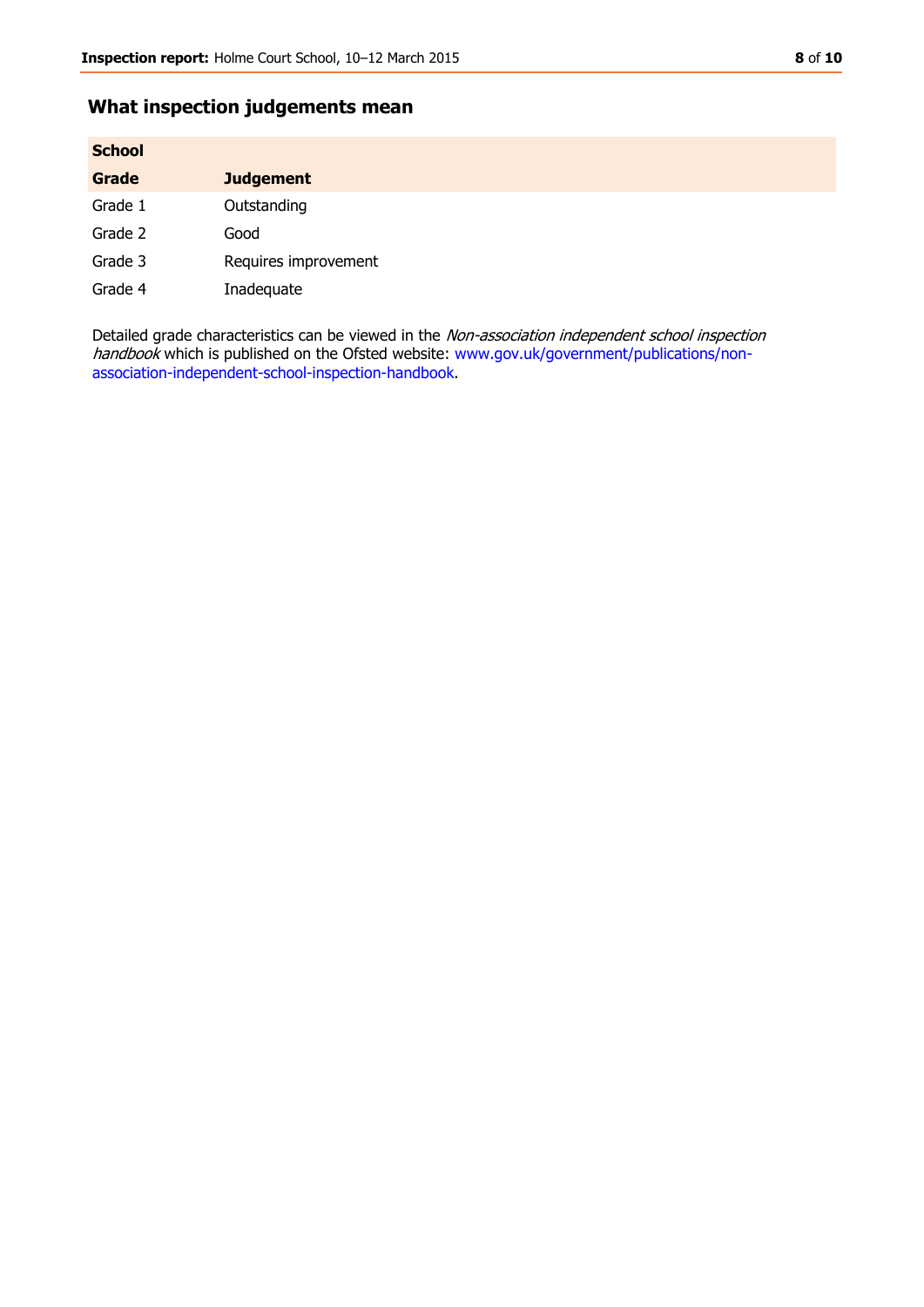## **School details**

| Unique reference number             | 108886                              |
|-------------------------------------|-------------------------------------|
| <b>Inspection number</b>            | 455956                              |
| <b>DfE registration number</b>      | 873/6051                            |
| <b>Type of school</b>               | Day special school                  |
| <b>School status</b>                | Independent school                  |
| <b>Age range of pupils</b>          | $7 - 16$                            |
| <b>Gender of pupils</b>             | Mixed                               |
| Number of pupils on the school roll | 20                                  |
| <b>Number of part time pupils</b>   | 0                                   |
| <b>Proprietor</b>                   | Cambridge International Schools Ltd |
| <b>Headteacher</b>                  | Anita Laws                          |
| Date of previous school inspection  | 09/12/2011                          |
| <b>Annual fees (day pupils)</b>     | £14,250                             |
| <b>Telephone number</b>             | 01223 778030                        |
| <b>Fax number</b>                   | N/A                                 |
| <b>Email address</b>                | admin@holmecourt.com                |